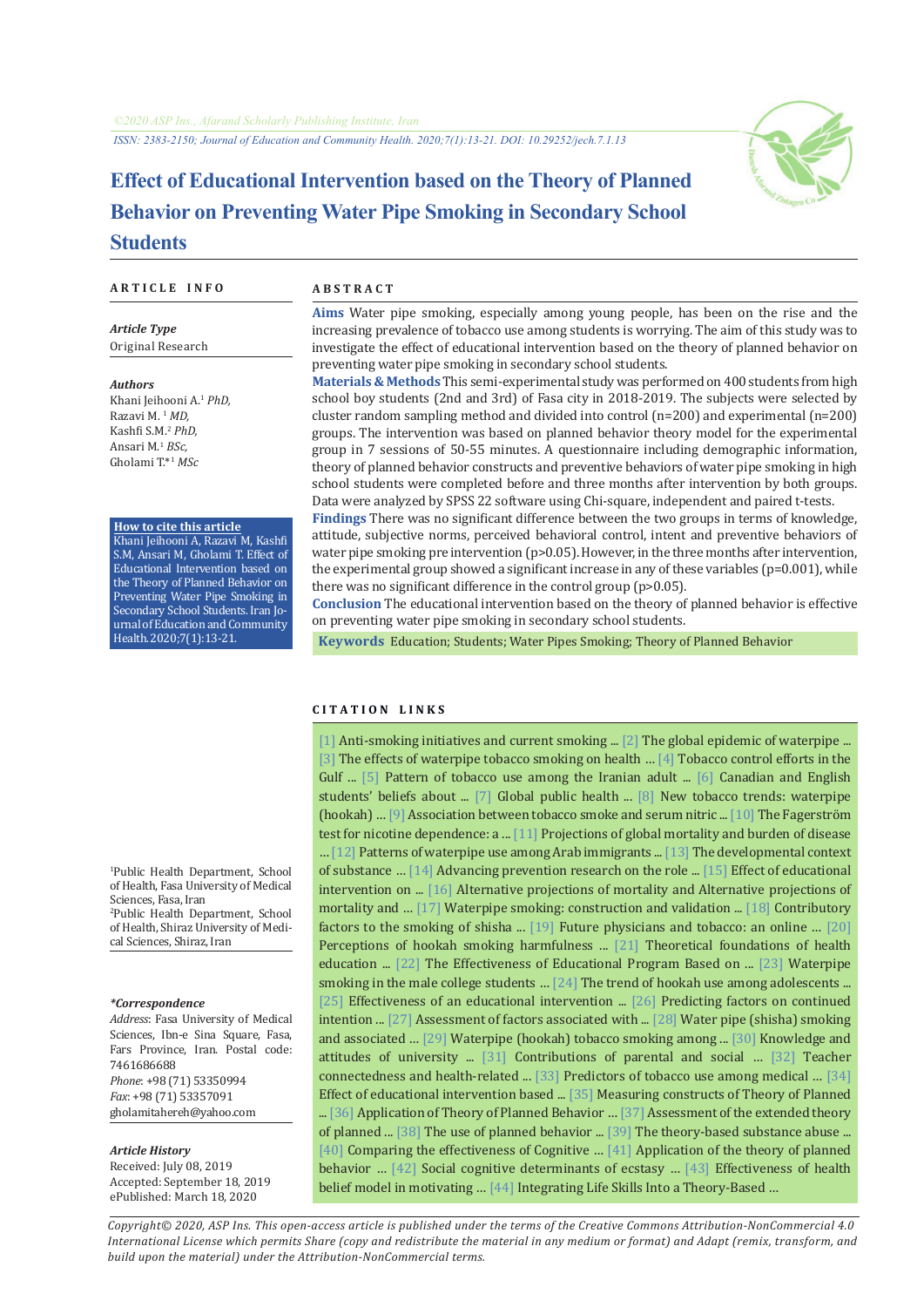۱۴ علی خانیجیحونی و همکاران ــ

تاثیر مداخله آموزشی مبتنی بر نظریه رفتار برنامهریزیشده در پیشگیری از مصرف قلیان در دانشآموزان مقطع دوم متوسطه

# علی خانیجیحونی **PhD**

گروه بهداشت عمومی، دانشکده بهداشت، دانشگاه علوم پزشکی فسا، فسا، ایران محبوبه رضوی **MD**

گروه بهداشت عمومی، دانشکده بهداشت، دانشگاه علوم پزشکی فسا، فسا، ایران سیدمنصور کشفی **PhD**

گروه بهداشت عمومی، دانشکده بهداشت، دانشگاه علوم پزشکی شیراز، شیراز، ایران

# مهدی انصار ی **BSc**

گروه بهداشت عمومی، دانشکده بهداشت، دانشگاه علوم پزشکی فسا، فسا، ایران

# \* طاهره غلامی **MSc**

گروه بهداشت عمومی، دانشکده بهداشت، دانشگاه علوم پزشکی فسا، فسا، ایران

# چکیده

**اهداف:** مصرف قلیان خصوصاً در جوانان روند رو به رشدی را طی کرده و افزایش شیوع مصرف دخانیات در میان دانشآموزان نگرانکننده است. مطالعه حاضر با هدف بررسی تاثیر مداخله آموزشی مبتنی بر نظریه رفتار برنامهریزیشده در پیشگیری از مصرف قلیان در بین دانشآموزان دبیرستانی انجام شد.

**مواد و روشها:** پژوهش حاضر بهصورت نیمهتجربی روی ٤٠٠ نفر از دانشآموزان پسر مقطع دبیرستان (دوم و سوم) شهرستان فسا در سال ١٣٩٧-٩٨ انجام شد. نمونهها با روش نمونهگیری تصادفی خوشهای انتخاب شدند و در دو گروه کنترل (٢٠٠ نفر) و آزمون (٢٠٠ نفر) قرار گرفتند. مداخله آموزشی مبتنی بر مدل نظریه رفتار برنامهریزیشده برای گروه آزمون در قالب ۷ جلسه آموزشی -۵۵ ۵۰دقیقهای اجرا شد. پرسشنامهای مشتمل بر اطلاعات دموگرافیک، سازههای نظریه رفتار برنامهریزیشده و رفتارهای پیشگیریکننده از مصرف قلیان در قبل و سه ماه پس از مداخله آموزشی توسط دو گروه تکمیل شد. دادهها با استفاده از نرمافزار 22 SPSS و آزمونهای آماری T زوجی، T مستقل و مجذور کای مورد تجزیه و تحلیل قرار گرفتند.

یافتهها: قبل از مداخله آموزشی، بین دو گروه آزمون و کنترل از نظر آگاهی، نگرش، هنجارهای انتزاعی، کنترل رفتاری درکشده، قصد و رفتارهای پیشگیریکننده از مصرف قلیان اختلاف معنیداری وجود نداشت (٠/٠٥<p(، اما سه ماه پس از مداخله آموزشی، گروه آزمون افزایش معنیداری در خصوص هر کدام از این متغیرها نشان داد (٠/٠٠١=p(، در حالی که در گروه کنترل اختلاف معنیداری مشاهده نشد (٠/٠٥<p(.

**نتیجهگیری:** مداخله آموزشی مبتنی بر نظریه رفتار برنامهریزیشده در پیشگیری از مصرف قلیان در دانشآموزان دبیرستانی موثر است.

کلیدواژهها: آموزش، دانشآموزان، مصرف قلیان، نظریه رفتار برنامهریزیشده

تاریخ دریافت: ۱۳۹۸/۰۴/۱۷ تاریخ پذیرش: ۱۳۹۸/۰۶/۲۷ \* gholamitahereh@yahoo.com :مسئول نویسنده

### مقدمه

مصرف دخانیات یکی از عوامل عمده مرگومیر، ناتوانی و مرگ . [1] زودرس در جهان بهویژه در کشورهای در حال توسعه است قلیان یک روش قدیمی استعمال دخانیات بوده و یکی از

چالشهای سلامت عمومی و از علل عمده مرگومیر در اکثر كشورها است<sup>[2, 2]</sup>. در حال حاضر مصرف قلیان و تنباكو، سالیانه تقریبا موجب مرگ یکمیلیون نفر در سراسر جهان میشود و برآورد ً میشود که تا سال ٢٠٣٠ این میزان به ٣میلیون نفر در جهان برسد، بهطوری که سهم کشورهای در حال توسعه بیش از یکمیلیون نفر میشود<sup>[4,5]</sup>.

امروزه مصرف قلیان خصوصاً در جوانان روند رو به رشدی را طی کرده و افزایش شیوع مصرف دخانیات در میان دانشآموزان نگران کننده است<sup>[6]</sup>. سازمان بهداشت جهانی (WHO) علت افزایش تمایل به استفاده از قلیان در نوجوانان و جوانان را مرتبط به درک اشتباه آنان در بیضرربودن مصرف قلیان نسبت به سایر روشهای مصرف تنباکو دانسته است. بنابراین با این افزایش . [7] محبوبیت، قلیان روش جدید استفاده از تنباکو در قرن ۲۱ است قلیانکشیدن یکی از اشکال قدیمی و باستانی مصرف دخانیات است و ریشه در هند باستان دارد و روشی است که برای استفاده از توتون به کار میرود. واژه قلیان در کل به روش استفاده از تنباکو اطلاق میشود، بهطوری که دود قبل از فروبردن به ریه از آب عبور نماید<sup>[8]</sup>.

قلیان در مناطق مختلف با نامهای گوناگونی از قبیل Shisha، Narghile، Hookah و Arghile شناخته شده است[9-11]. در سالهای نهچندان دور، مصرف قلیان بین بزرگسالان، بهویژه مردان مسن در بعضی جوامع آسیایی و آفریقایی خصوصاً خاور میانه و کشورهای عربی رواج داشته است و این پدیده در قرنهای گذشته بهصورت مشکل بهداشت عمومی مطرح نبوده، ولی امروز هم صرف قلیان خصوصا در بین جوانان و نوجوانان روند رو به رشدی ً م را طی کرده است. استفاده از قلیان در ایران در حدود %۵٫۳ است که در گروه سنی ۱۶-۲۵ساله با توجه به این که دانشآموزان در این گروه سنی هستند رو به افزایش است. عوامل متعددی از جمله افزایش دسترسی افراد، بازاریابی، جنبههای اجتماعی و فرهنگی، استفاده از تنباکوهای معطر و فقدان مقررات در افزایش مصرف قلیان موثر هستند و ظاهرا روند صعودی مصرف قلیان در ً عموم کشورها با افزایش مصرف توتونهای میوهای طعمدار در ارتباط بوده است<sup>[12]</sup>. نوجوانی، دورهای است که با تغییرات شناختی، زیستی و روانشناختی همراه است و بسیاری از افراد در این دوران رشدی، درگیر رفتارهای پرخطر از قبیل مصرف سیگار، قلیان و سایر مواد میشوند<sup>[13]</sup>.

مطالعات نشان میدهد که پنج عامل موثر در گرایش به مصرف قلیان در نوجوانان شامل نقش فرهنگ، بستر مهیا، جذابیتهای حسی، باور غلط و سختی در ترک است. عامل اول گرایش به مصرف قلیان، فرهنگ رایج استفاده از قلیان در ایران بود. فرهنگ از نظر مشارکتکنندگان نگرش مثبت و شیوع مصرف از دیرباز است<sup>[14-16]</sup>. جامعه سنتی ما هیچ گاه با مصرف قلیان برخورد نکرده، چرا که آن را نوعی فرهنگ ملی محسوب نموده است. قلیان از دیرباز در آداب و رسوم کشور ما وجود داشته است و خانوادهها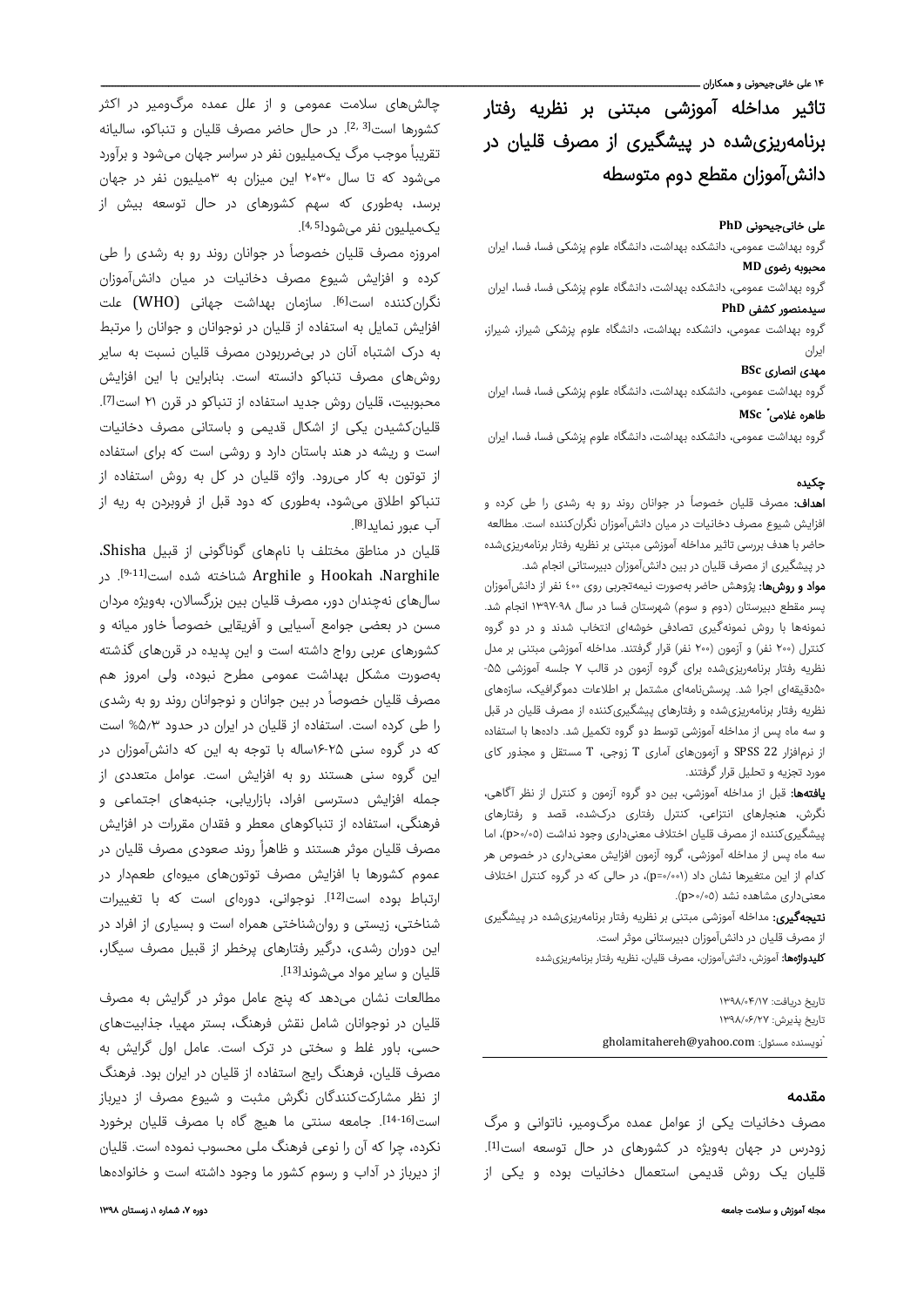خطر آن را جدی نگرفتهاند و چنین باور داشتهاند که قلیان بیضرر است<sup>[15]</sup>. دومین عامل گرایش به مصرف قلیان، مهیابودن بستر است. دردسترسبودن و ارزانبودن مواد و ویژگیهای روانی فرد از جمله تقلیدپذیری، اعتمادبهنفس پایین، اراده ضعیفتر، ضعف مهارتهای مقابله با استرس و خانوادههای نابسامان از عوامل مستعدکننده برای تمایل به قلیان محسوب میشوند<sup>[17]</sup>. علاوه بر این، داشتن باورهای غلط و عدم آگاهی در مورد عوارض قلیان یکی دیگر از عوامل موثر در شیوع آن است<sup>[18]</sup>. از دیگر عوامل گرایش به قلیان، فراموشی مشکلات و آرامشبخشبودن مصرف آن ذکر شده است. این نتیجه نشاندهنده ضعیفبودن مهارتهای حل مشکل و مقابله با مشکلات زندگی است[19]. ناآگاهی و بیتفاوتی از عوارض و عواقب و وابستگی روانی از دیگر علل گرایش به مصرف قلیان محسوب میشود. یافتهها نشان میدهند که الگوی استفاده از توتون و تنباکو، تابع فرآیندهای اجتماعی- ساختاری پیچیدهای از جمله وضعیت اقتصادی- اجتماعی پایین، فشار همسالان، نگرشها، نرمهای انتزاعی، قصد و خودکارآمدی بهعنوان مهمترین پیشگوییکنندههای مصرف دخانیات در نوجوانان است. این عوامل جزء سازههای تئوری رفتار برنامهریزیشده هستند و بر طبق تحقیقات انجامشده در سراسر دنیا از بین تئوریهای موجود، تئوری رفتار برنامهریزیشده، بهعنوان مفیدترین تئوری، برای درک بهتر از پیشگوییکنندههای مصرف دخانیات شناخته شده است<sup>[20]</sup>. .

تئوری رفتار برنامهریزیشده در سال ۱۹۸۷ توسط فیش بنوآجزن مطرح شد. این مدل وقوع رفتاری ویژه را پیشبینی میکند، مشروط بر این که فرد قصد انجام آن را داشته باشد. طبق این مدل، قصد انجام رفتار توسط سه عامل نگرش نسبت به رفتار، هنجارهای ذهنی و کنترل رفتاری درکشده، پیشبینی می *ش*ود<sup>[21]</sup>.

نگرش نسبت به رفتار، ارزشی مثبت یا منفی در مورد انجام یک رفتار است که از دو زیرسازه باورهای رفتاری و ارزیابی نتایج رفتار که باعث حصول نگرش نسبت به رفتار میشود، تشکیل شده است. هنجارهای ذهنی به فشار اجتماعی درکشده توسط فرد برای انجام یا عدم انجام رفتار هدف اشاره دارد. افراد غالباً بر مبنای ادراکشان از آنچه که دیگران فکر میکنند، عمل میکنند و قصد آنها برای پذیرش رفتار بهصورت بالقوه، متاثر از افرادی است که ارتباطات نزدیکی با آنها دارند. در این تئوری، هنجار ذهنی فرد حاصل ضرب باورهای هنجاری در انگیزه پیروی برای انجام رفتار هدف با وجود این انتظارات است؛ در این صورت اگر فرد معتقد باشد، چه درست و چه غلط، که دوستان صمیمی و اعضای خانواده، مصرف آزمایشی مواد را تایید میکنند، فشار زیادی را در استفاده از مواد در خود احساس میکند.

کنترل رفتاری درکشده عبارت است از درجهای از احساس فرد در مورد این که رفتار در کنترل ارادی وی است. عوامل کنترل شامل عوامل داخلی و عوامل خارجی است. فاکتورهای داخلی مربوط به

شخص بوده و شامل مهارتها، تواناییها، اطلاعات و احساسات است و در بررسی عوامل خارجی به فاکتورهایی همچون عوامل محیطی یا شغلی اشاره شده است. قصد رفتاری، بیانگر شدت نیت و اراده فردی برای انجام رفتار هدف است؛ رفتار نیز همیشه بعد از قصد رفتاری و متصل به آن است. این تئوری رفتار، منحصراً تحت . [21] کنترل قصد رفتاری است

مطالعات بسیاری از تئوری رفتار برنامهریزیشده در خصوص مصرف دخانیات استفاده کردهاند که میتوان به مطالعات فتحی و همکاران[22]، جوینی و همکاران[23]، جهانپور و همکاران[24] و *محمدی زیدی* و همکاران<sup>[25]</sup> اشاره کرد.

با توجه به اهمیت موضوع، مطالعه حاضر با هدف بررسی تاثیر مداخله آموزشی مبتنی بر نظریه رفتار برنامهریزیشده در پیشگیری از مصرف قلیان در بین دانشآموزان مقطع متوسطه دوم انجام شد.

# مواد و روشها

پژوهش حاضر بهصورت نیمهتجربی روی ٤٠٠ نفر از دانشآموزان پسر مقطع دبیرستان (دوم و سوم) شهرستان فسا در سال -٩٨ ١٣٩٧ انجام شد. براساس مطالعه آلزیو و همکاران[12] مشخص شد که %٥٫٣ نوجوانان مصرفکننده قلیان بودند. به این ترتیب برای معنیدارشدن تفاوت ٠/٦٣درصدی بین دو گروه با دقت %٩٥ و توان %٨٠ براساس فرمول تعیین حجم نمونه در کارآزماییهای بالینی، به حداقل ٢٠٠ نفر در هر گروه نیاز خواهد بود.

برای انتخاب نمونهها، از میان دبیرستانهای دولتی پسرانه (٢٢ مورد)، ٤ مدرسه به قید قرعه بهصورت تصادفی انتخاب شده (دو دبیرستان بهعنوان گروه آزمون و دو دبیرستان بهعنوان گروه کنترل) که از هر دبیرستان ١٠٠ نفر به قید قرعه برگزیده شدند. بنابراین روش نمونهگیری تصادفی خوشهای بود و نمونهها در دو گروه کنترل (٢٠٠ نفر) و آزمون (٢٠٠ نفر) قرار گرفتند. نمونهها میبایست در یکی از دبیرستانهای پسرانه دولتی مشغول به تحصیل و بهصورت داوطلبانه وارد مطالعه میشدند. بهمنظور رعایت اصول اخلاقی، مطالعه در شورای پژوهشی دانشگاه علوم پزشکی فسا مصوب شد و از اداره آموزش و پرورش شهرستان فسا مجوز لازم دریافت شد و با اخذ رضایت کتبی از دانشآموز و والدین وی مطالعه آغاز شد.

معیار ورود به مطالعه، رضایت دانشآموز و والدین وی، عدم ابتلا یا سابقه ابتلا به بیماریهای جسمی یا روانی ناتوانکننده و معلولیت و عدم سابقه استعمال مواد مخدر، سیگار و قلیان، و معیارهای خروج از مطالعه، عدم تمایل دانشآموزان یا مخالفت والدین آنان برای ادامه مشارکت دانشآموزان در مطالعه و غیبت بیش از دو جلسه در کلاسهای آموزشی بود.

بهمنظور رعایت ملاحظات اخلاقی هماهنگیهای اداری با معاونت کل آموزش و پرورش استان و شهر فسا و کلیه مسئولان دبیرستانهای درگیر در مطالعه انجام شد. اهداف مطالعه قبل از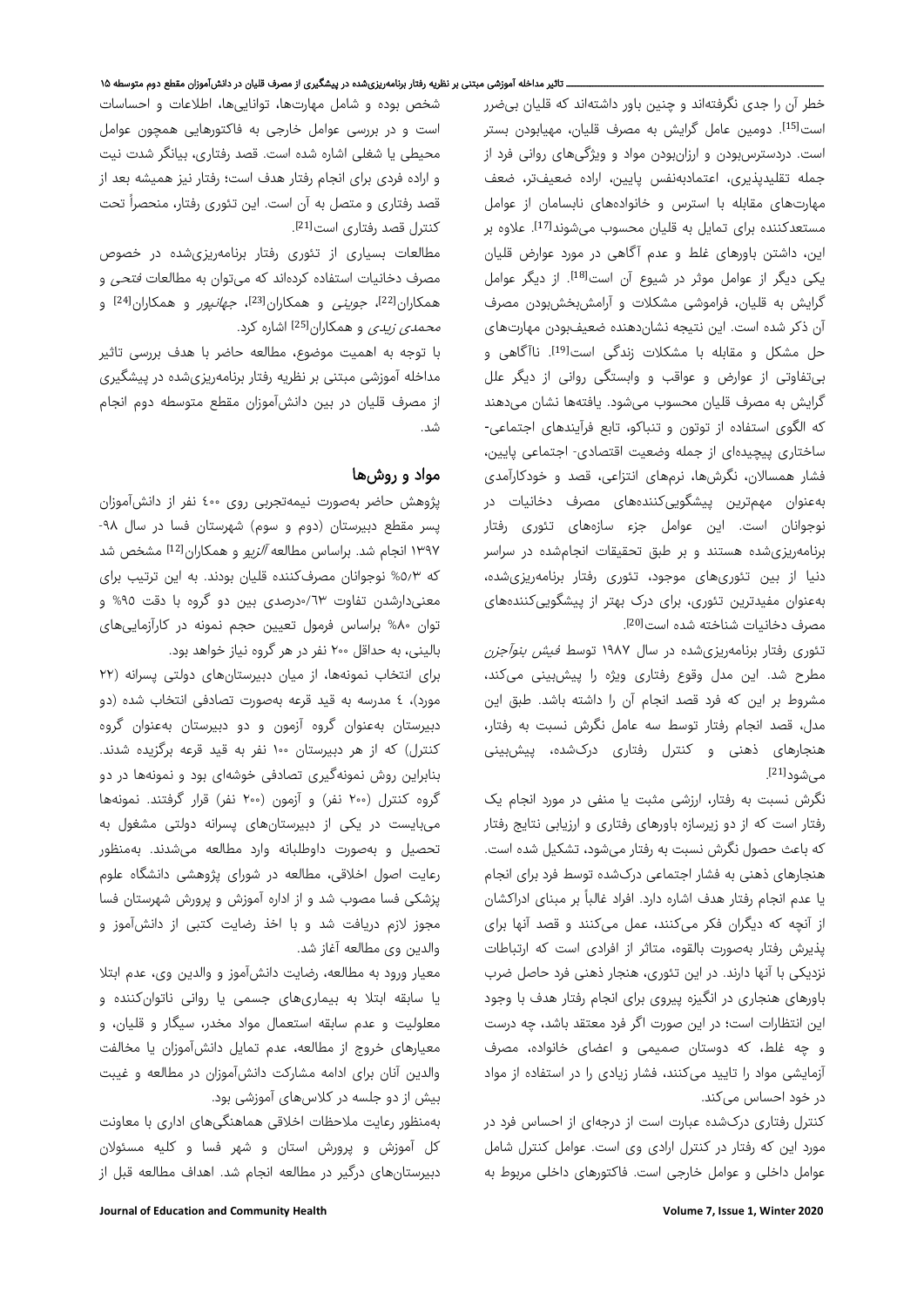#### ۱۶ علی خانیجیحونی و همکاران ــــ

پاسخگویی به سئوالات و تکمیل پرسشنامهها نیز بهدقت برای دانشآموزان توضیح داده شد و به آنها گوشزد شد که شرکت در مطالعه داوطلبانه است و کلیه پرسشنامهها بدون نام یا هر گونه کد رهگیری است. ابزار گردآوری دادهها پرسشنامه کتبی به روش خودگزارشیدهی بود.

ابزار گردآوری دادهها پرسشنامهای محققساخته شامل اطلاعات جمعیتشناختی و نظریه رفتار برنامهریزیشده بود:

بخش اول، اطلاعات جمعیتشناختی شامل سن دانشآموزان، مقطع تحصیلی، تعداد افراد خانواده، استعمال قلیان، سیگار یا مواد مخدر توسط والدین، شغل پدر و مادر، سطح تحصیلات پدر و مادر و وضعیت اقتصادی بود.

بخش دوم، سئوالات مربوط به نظریه رفتار برنامهریزیشده شامل آگاهی، نگرش، هنجارهای ذهنی، کنترل رفتاری درکشده، قصد رفتاری و رفتار بود. قسمت آگاهی شامل ۲۰ سئوال سهگزینهای با گزینههای "صحیح"، "غلط" و "اطلاعی ندارم" بود؛ بهعنوان مثال "آیا مصرف قلیان منجر به ابتلا به سرطان ریه میشود؟" که به هر پاسخ صحیح نمره یک و به پاسخهای "غلط" و "نمیدانم" نمره صفر تعلق میگرفت. دامنه امتیازات مربوط به آگاهی از صفر تا ۲۰ بود. برای اندازهگیری متغیرهای نگرش، هنجارهای ذهنی و کنترل ً رفتاری درکشده از مقیاس لیکرت پنجگزینهای از یک (کاملا مخالف) تا ۵ (کاملاً موافق) استفاده شد. بهمنظور سنجش نگرش از ۱۶ سئوال استفاده شد (با حداقل نمره ۱۶ و حداکثر نمره ۸۰)؛ برای مثال "مصرف قلیان، موجب ایجاد سرطان دهان در فرد میشود". هنجارهای انتزاعی شامل ۱۲ سئوال بود (با حداقل نمره ۱۲ و حداکثر نمره ۶۰)؛ مانند "والدینم، بنده را ترغیب به مصرفنکردن قلیان میکنند". برای سنجش کنترل رفتاری درکشده هم ۱۲ سئوال (با حداقل نمره ۱۲ و حداکثر نمره ۶۰) در نظر گرفته شد؛ بهعنوان مثال "در برابر تعارف دوستانم برای قلیان مصرفکردن، نه میگویم". قصد رفتاری نیز شامل ۱۰ سئوال بود که بهصورت "بلی" و "خیر" اندازهگیری شد (با حداقل نمره صفر و حداکثر نمره ۱۰)؛ مانند "من قصد دارم در یک ماه آینده قلیان بکشم". رفتار نیز با ۱۰ سئوال مورد سنجش قرار گرفت که بهصورت "بلی" و "خیر" اندازهگیری شد (با حداقل نمره صفر و حداکثر نمره ۱۰)؛ مانند "آیا سابقه مصرف سیگار دارید؟".

روایی آیتمهای پرسشنامه با محاسبه شاخص امتیاز تاثیر آیتم بالاتر از ۰/۱۵ و شاخص نسبت روایی محتوای بالاتر از ٠/٧٨ ارزیابی شد. بهمنظور تعیین روایی صوری ابزار، لیستی از آیتمهای تدوینشده توسط ٣٠ نفر از دانشآموزان دبیرستانی با خصوصیات جمعیتی، اقتصادی و اجتماعی مشابه جمعیت هدف تهیه شد و مورد تایید قرار گرفت. بهمنظور تعیین روایی محتوی، از نظرات ١٢ نفر از متخصصان و افراد صاحبنظر (خارج از تیم تحقیق) در زمینه آموزش بهداشت و ارتقای سلامت (١٠ نفر) و متخصص روانشناسی بالینی (٢ نفر) بهره گرفته شد. با استفاده از شاخص جدول لاوشه، هر آیتم (برای ١٢ نفر ٠/٥٦) بزرگتر بود، آن آیتم

ضروری و مهم تلقی و برای تحلیل بعدی حفظ شد. مقادیر محاسبهشده در این مطالعه در اکثریت آیتمها، بالاتر از ٠/٧٠ بود. پایایی کلی ابزار تحقیق با محاسبه آلفای کرونباخ، ۰/۸۸ بود. پایایی پرسشنامه آگاهی ،٠/٨٩ نگرش ،٠/٨٨ نرمهای انتزاعی ،٠/٨٦ کنترل رفتاری درکشده ٠/٨٩ و قصد رفتاری ۰/۸۸ مورد تایید قرار گرفت و پایایی ابزار در حد خوب ارزیابی شد.

پرسشنامه، قبل از مداخله آموزشی و سه ماه پس از آن توسط دو گروه آزمون و کنترل تکمیل شد. مداخله آموزشی شامل ۷ جلسه آموزشی به مدت ٥٠-٥٥ دقیقه بود که به فواصل هفتهای یک جلسه برای گروه آزمون برگزار شد. مکان برگزاری جلسات، کلاس درس دبیرستان بود. در برنامه آموزشی براساس نظریه رفتار برنامهریزیشده از آموزش مهارتهای زندگی استفاده شد و سرفصلهای آموزشی آن شامل مواردی همچون عواقب مصرف قلیان با استفاده از فیلم آموزشی، پاورپوینت، اسلایدهای آموزشی، کتابچه آموزشی برای تغییر نگرش، اطلاعات در خصوص پیامدها، اثرات و عوارض زیانبار مصرف قلیان بهعنوان روش پرورش عاطفی، آموزش مهارتهای تشخیص موقعیت پرخطر، مهارت حل مساله در تغییر کنترل رفتاری درکشده، مهارت جراتمندی، مهارت رد پیشنهادهای خطرزا و قدرت نهگفتن و همچنین حضور والدین در یک جلسه آموزشی و نیز استفاده از مسئولان و دبیران مدرسه و کارکنان مراکز بهداشتی درمانی مرتبط بهعنوان نرمهای انتزاعی و حمایتگرهای اجتماعی با استفاده از تکنیکهای ایفای نقش و کلیپ آموزشی بود (جدول ۱).

# جدول ١) محتوای جلسات آموزشی براساس نظریه رفتار برنامهریزیشده جلسات اول و دوم

تعریف اعتیاد، آشنایی با مضرات مصرف قلیان و انواع آن، تاثیر قلیان در بروز سرطان دهان و احتمال بروز این بیماری بر اثر مصرف قلیان میوهای، دلایل گرایش به مصرف، فیزیولوژی بدن و وابستگی مغز و روان (سازه آگاهی، نگرش) جلسه سوم

باورهای غلط درباره آثار فیزیولوژیک- روانی- اجتماعی مصرف قلیان، هزینههای اجتماعی و فردی، جامعه و گروههای اجتماعی هنجار (سازه هنجارهای انتزاعی، نگرش)

### جلسات چهارم و پنجم

شناسایی موقعیتهای پرخطر و مهارتهای برخورد با موقعیتهای پرخطر، مهارتهای زندگی و جراتمندی (سازه کنترل رفتاری درکشده، قصد رفتاری و رفتار)

# جلسه ششم

شناسایی و مقابله با خلق منفی، جایگزینی افكار منطقی و مثبت بهجای افكار و خلق منفی، مقابله با استرس و افزایش اعتمادبهنفس (سازه کنترل رفتاری درکشده، قصد رفتاری و رفتار)

# جلسه هفتم

شناسایی نقاط ضعف، ترسها، مشكلات ارتباطی، تجربیات مثبت و منفی گذشته بههمراه فراهمسازی موقعیت برای تشویق جمعی و ارایه بازخورد مناسب (سازه هنجارهای انتزاعی و رفتار)

جلسات در قالب گروههای ۲۰نفری در کلاس درس مدارس و بیشتر با تکیه بر تکنیکهای بحث گروهی کوچک، ایفای نقش و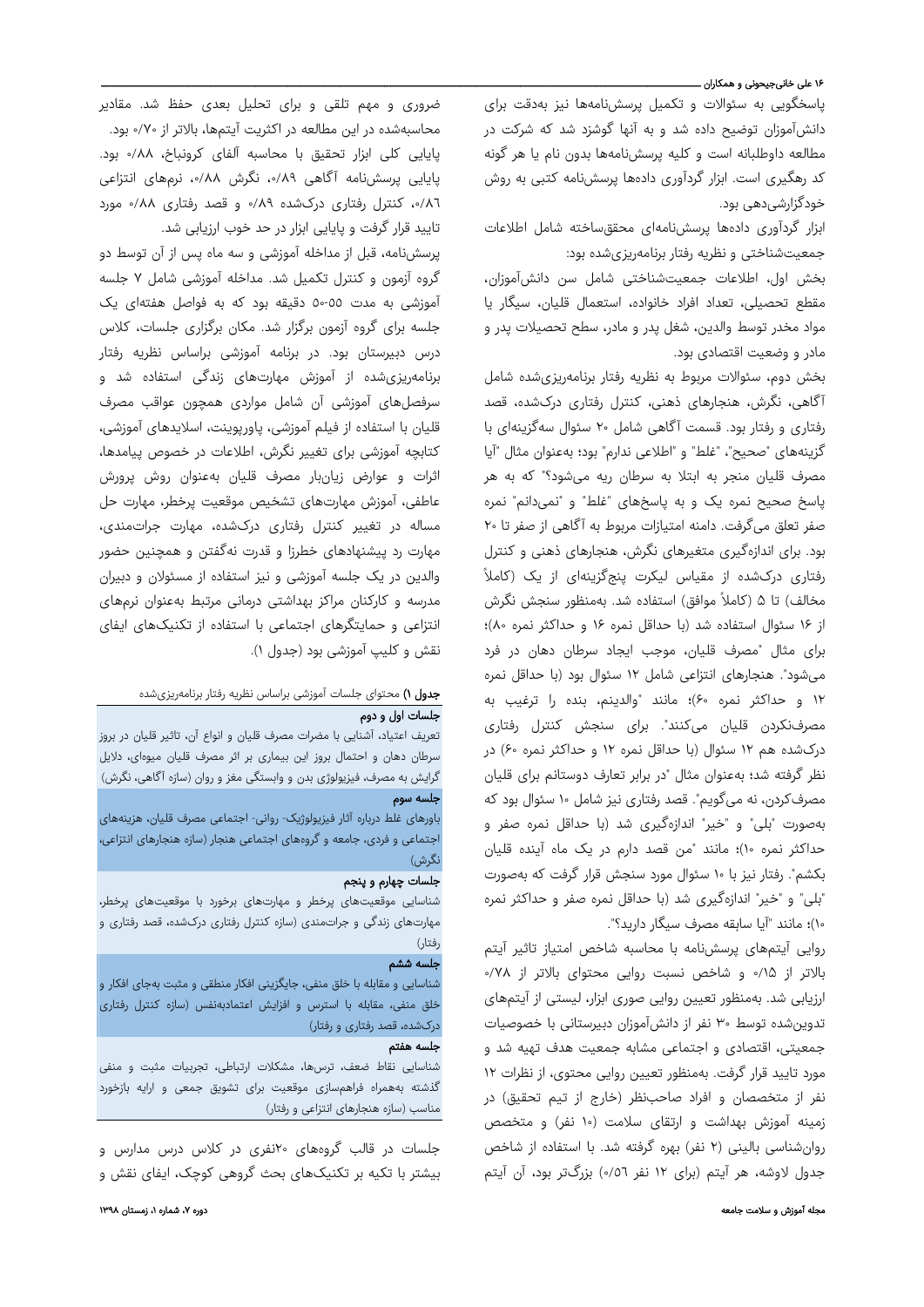بارش افکار اداره میشد و به نقش دوستان و همیاری آنان و همچنین قدرت نهگفتن و پرهیز از دوستی با افراد مصرفکننده قلیان اشاره شد و به دانشآموزان انتهای هر جلسه خلاصهای از مباحث داده میشد (سازه هنجارهای انتزاعی و رفتار). در پایان جلسات آموزشی، کتابچه آموزشی به افراد داده و برای پیگیری فعالیتها، یک جلسه آموزشی در ماه برای دانشآموزان برگزار و گروه واتسآپی برای تبادل اطلاعات با والدین تشکیل شد. دادهها قبل و ٣ ماه بعد از مداخله آموزشی، جمعآوری شد و با استفاده از نرمافزار 22 SPSS و آزمونهای آماری T زوجی، T

### یافتهها

میانگین سنی گروه آزمون ١٦/١٨±١/٦٨ سال و گروه کنترل ۱۶/۵۴±۱/۳۳ سال بود (٠/٠٥<p(. تعداد افراد خانواده گروه آزمون ۳/۸۸±۲/۵۸ و گروه کنترل ۳/۶۴±۲/۷۲ بود (٠/٠٥<p(.

مستقل و مجذور کای مورد تجزیه و تحلیل قرار گرفت.

جدول ٢) مقایسه متغیرهای جمعیتشناختی دانشآموزان شرکتکننده در مطالعه در دو گروه آزمون و کنترل (هر گروه ٢٠٠ نفر)

| سطح معنىدارى                                  | گروه کنترل                                                          | - 7 /<br><i>- ر</i> ن ر<br>گروه آزمون                                               | متغيرها                         |  |  |
|-----------------------------------------------|---------------------------------------------------------------------|-------------------------------------------------------------------------------------|---------------------------------|--|--|
| مقطع تحصيلى                                   |                                                                     |                                                                                     |                                 |  |  |
| 0/11                                          | $\mathcal{N}(\mathcal{O})$                                          | ۱۰۶ (۵۳/۰)                                                                          | دوم دبیرستان                    |  |  |
|                                               | $9\lambda$ (۴۹/۰)                                                   | $9F (FY/\circ)$                                                                     | سوم دبیرستان                    |  |  |
| درآمد ماهانه خانواده                          |                                                                     |                                                                                     |                                 |  |  |
| 0/1 <sub>A</sub>                              | $\kappa \circ (\kappa \circ \backslash \circ)$                      | ۴۶ (۲۳/۰)                                                                           | زير يكميليون تومان              |  |  |
|                                               | $\mathcal{N}(\mathcal{O}^{\circ}/\mathcal{O})$                      | $d\lambda\left(k\gamma/\gamma\right)$                                               | ۰۳/میلیون تومان                 |  |  |
|                                               | $\mathcal{S} \circ (\mathfrak{t}^{\omega} \circ / \circ)$           | ۵۸ (۲۹/۰)                                                                           | بالای <sup>۳</sup> میلیون تومان |  |  |
| سطح تحصيلات پدر                               |                                                                     |                                                                                     |                                 |  |  |
| 0/105                                         | $\mathbf{Y} \ (\mathcal{V})$ )                                      | $\mathfrak{K}\ (\mathbb{Y}/\circ)$                                                  | بىسواد                          |  |  |
|                                               | $(\circ/\rho)$ $\lambda$ /                                          | ۲۰ (۱۰/۰)                                                                           | ابتدایی                         |  |  |
|                                               | XY(Y)/0)                                                            | ٣۶ (١٨/٥)                                                                           | راهنمایی                        |  |  |
|                                               | $\mathcal{N}(\mathbb{Q})/\mathbb{Z}$                                | $d\mathcal{E}\left( \mathcal{F}V^{\backprime }\circ \right)$                        | دبیرستان و دیپلم                |  |  |
|                                               | ٣۶ (١٨/٥)                                                           | kk(hh)                                                                              | دانشگاهی                        |  |  |
|                                               |                                                                     |                                                                                     | سطح تحصيلات مادر                |  |  |
|                                               | $\mathbf{Y} \ (\mathcal{V})$ )                                      | $\mathbf{Y}\left( \mathcal{N}\circ\right)$                                          | بىسواد                          |  |  |
| $0/\lambda Y$                                 | $\gamma\circ\bigl(\gamma\circ/\circ\bigr)$                          | $\forall \mathfrak{F}\; \big(\mathcal{W}/\circ\big)$                                | ابتدایی                         |  |  |
|                                               | $\Delta \mathfrak{F}\,\left(\mathbb{M}\mathbb{V}/\mathsf{o}\right)$ | $\kappa \circ (\kappa \circ \lambda \circ)$                                         | راهنمایی                        |  |  |
|                                               | $\partial V\left(kd\Lambda^{\circ}\right)$                          | ۱۰۴ (۵۲/۰)                                                                          | دبیرستان و دیپلم                |  |  |
|                                               | $Y$ ۶ (۱۳/۰)                                                        | (۱۵/۰) ۳۰                                                                           | دانشگاهی                        |  |  |
| شغل پدر                                       |                                                                     |                                                                                     |                                 |  |  |
| $\rho/\gamma$                                 | $\mathsf{Y}\circ\bigl(\mathsf{V}\circ\mathsf{V}\circ\bigr)$         | YF(N')                                                                              | بيكار                           |  |  |
|                                               | $\sqrt{\cdot}$ (۵۳/۰)                                               | $\delta V\left(kd\Lambda^{\circ}\right)$                                            | آزاد                            |  |  |
|                                               | $FA(YF/\circ)$                                                      | $FF(YY)\circ)$                                                                      | كارمند                          |  |  |
|                                               | ٢۶ (١٣/٥)                                                           | ۳۴ (۱۷/۰)                                                                           | سایر موارد                      |  |  |
| شغل مادر                                      |                                                                     |                                                                                     |                                 |  |  |
| $\circ/\Upsilon \circ \Upsilon$               | ۱۷۰ (۸۵/۰)                                                          | ۱۵۸ (۷۹/۰)                                                                          | خانەدار                         |  |  |
|                                               | $\mathsf{t}^\omega\circ(\mathsf{I}\mathsf{\Delta}/\mathsf{\circ})$  | $\mathfrak{F}\mathfrak{h}\left(\mathfrak{h}\mathfrak{h}\right)/\mathfrak{o}\right)$ | شاغل                            |  |  |
| استعمال قلیان، سیگار یا مواد مخدر توسط والدین |                                                                     |                                                                                     |                                 |  |  |
| ۰/۲۲۵                                         | $\lambda \kappa (\kappa \gamma)$                                    | $Y\Lambda$ (۳۹/۰)                                                                   | بلى                             |  |  |
|                                               | $\mathcal{W}(\Delta \mathcal{N})$                                   | (۶۱/۰) ۱۲۲                                                                          | خير                             |  |  |

بین دانشآموزان گروه آزمون و گروه کنترل از لحاظ دیگر متغیرهای جمعیتشناختی شامل مقطع تحصیلی، درآمد ماهانه خانوار، سطح تحصیلات پدر و مادر، شغل پدر و مادر و استعمال قلیان، سیگار یا مواد مخدر توسط والدین نیز تفاوت معنیداری مشاهده نشد (٠/٠٥<p؛ جدول ۲).

قبل از مداخله آموزشی، بین دو گروه آزمون و کنترل از نظر آگاهی، نگرش، هنجارهای انتزاعی، کنترل رفتاری درکشده، قصد و رفتارهای پیشگیریکننده از مصرف قلیان اختلاف معنیداری وجود نداشت (٥-/٠٥(p)، اما سه ماه پس از مداخله آموزشی، گروه آزمون افزایش معنیداری در خصوص هر کدام از این متغیرها نشان داد (٠/٠٠١=p(، در حالی که در گروه کنترل اختلاف معنیداری مشاهده نشد (٠/٠٥<p؛ جدول <sup>٣</sup>).

جدول ٣) مقایسه میانگین نمرات آگاهی، سازههای نظریه رفتار برنامهریزیشده و رفتار در گروه آزمون و کنترل در قبل و سه ماه پس از مداخله آموزشی

| سطح معنىدارى*                       | سه ماه پس از<br>مداخله | قبل از مداخله                                         | متغيرها                      |  |
|-------------------------------------|------------------------|-------------------------------------------------------|------------------------------|--|
|                                     |                        |                                                       | آگاهی                        |  |
| $\circ/\circ\circ$                  | <b>18/QP±Y/PP</b>      | Y/۳۶±۲/۲.                                             | گروه آزمون                   |  |
| $0/Y$ ۳ $\Lambda$                   | L/YF±Y/YQ              | <b>Y/Y9±Y/1۶</b>                                      | گروه کنترل                   |  |
|                                     | $\circ / \circ \circ$  | $0/\lambda$                                           | سطح معنیداری**               |  |
|                                     |                        |                                                       | نگرش                         |  |
| $\circ/\circ\circ$                  | Y0/1779/A              | ۳۲/۳۰±۵/۳۷                                            | گروه آزمون                   |  |
| 77٦,                                | ۳۵/۹۸±۵/۲۰ <b>۰</b>    | ۳۴/۵۶±۵/۲۴                                            | گروه کنترل                   |  |
|                                     | $\circ/\circ\circ$     | 0/15                                                  | سطح معنىدارى**               |  |
|                                     |                        |                                                       | هنجارهای انتزاعی             |  |
| $\circ / \circ \circ$               | <b>QI/YF±Q/۶V</b>      | ۲۵/۴۷±۵/۴۵                                            | گروه آزمون                   |  |
| $0/1$ YO                            | YF/1Y±Q/YA             | YF/ A 2+ 2/ F V                                       | گروه کنترل                   |  |
|                                     | $\circ / \circ \circ$  | $\circ$ /Y $\circ$ A                                  | سطح معنىدارى**               |  |
|                                     |                        |                                                       | كنترل رفتارى دركشده          |  |
| $\circ/\circ\circ$                  | <b>Qo/IF±F/۶A</b>      | 77/0714/00                                            | گروه آزمون                   |  |
| 5/197                               | 70/10±F/۶F             | YF/٣٢±F/1Y                                            | گروه کنترل                   |  |
|                                     | $\circ/\circ\circ$     | $\circ / \backslash \Lambda$ ٤                        | سطح معنی <mark>داری**</mark> |  |
|                                     |                        |                                                       | قصد رفتاري                   |  |
| $\circ / \circ \circ$               | <b>V/LET/LY</b>        | $F/\left(\frac{1}{2}\right)/\left(\frac{1}{2}\right)$ | گروه آزمون                   |  |
| 7۱/۰                                | $F/\Delta F \pm 1/F$   | $F/Y\Lambda_{\pm}))/S$                                | گروه کنترل                   |  |
|                                     | $\circ / \circ \circ$  | $0/1Y\xi$                                             | سطح معنىدارى**               |  |
| رفتارهای پیشگیریکننده از مصرف قلیان |                        |                                                       |                              |  |
| $\circ/\circ\circ$                  | V/AP±1/A9              | $F/\circ F \pm 1/\delta$                              | گروه آزمون                   |  |
| 5/197                               | $F/H$ \±\/YY           | $F/\sqrt{t}$ 1/11                                     | گروه کنترل                   |  |
|                                     | $\circ/\circ\circ$     | 0/191                                                 | سطح معنیداری**               |  |

\*آزمون T زوجی؛ \*\*آزمون T مستقل

#### بحث

**Journal of Education and Community Health Material Community Health 10.1 The State of Temple 7, Issue 1, Winter 2020** در این پژوهش، دو گروه آزمون و کنترل از نظر متغیرهای جمعیتشناختی و میانگین نمرات آگاهی، نگرش، نرمهای انتزاعی، کنترل رفتاری درکشده، قصد رفتاری و رفتارهای پیشگیریکننده از مصرف قلیان در قبل از مداخله آموزشی تفاوت معنیداری نداشته و همسان و همگن بودند، که این امر بیانگر حداقل اثر عوامل مخدوشکننده بر نتایج این مطالعه است. نتایج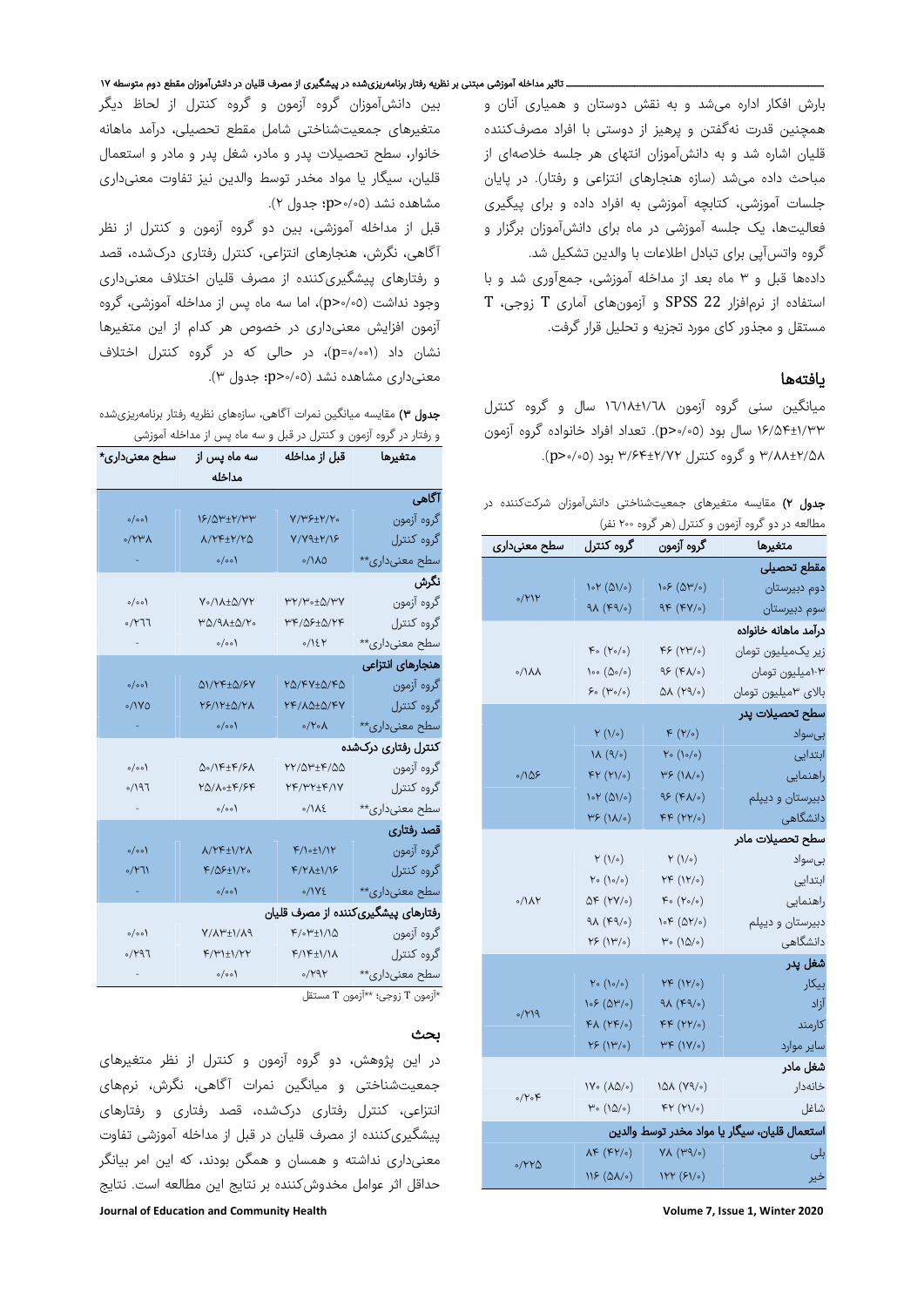# ۱۸ علی خانیجیحونی و همکاران ـــــ

این پژوهش نشان داد که میانگین نمره آگاهی افراد در خصوص رفتارهای پیشگیریکننده از مصرف قلیان در سه ماه پس از مداخله آموزشی در گروه آزمون افزایش معنیدار داشت، در حالی که در گروه کنترل تغییر معنیداری مشاهده نشد. ارایه مطالب در جلسات آموزشی به روشهای بحث گروهی، سخنرانی و پرسش و پاسخ، ایجاد گروه واتسآپی برای والدین دانشآموزان برای تبادل اطلاعات و در اختیار قراردادن کتابچه آموزشی برای دانشآموزان موجب افزایش آگاهی افراد گروه آزمون شد. نتایج مطالعه سعید *فیروزآبادی* و همکاران<sup>[26]</sup> نشان داد که مصرف قلیان ناشی از فقدان آگاهی از مضرات و عوارض آن است. اما در مطالعه مکوندی و همکاران<sup>[27]</sup> بین میزان آگاهی با مصرف قلیان رابطه معنیداری وجود نداشت.

سه ماه پس از مداخله آموزشی، افزایش قابل توجهی در میانگین نمره نگرش در گروه آزمون به وجود آمد که نشاندهنده تاثیر نظریه رفتار برنامهریزیشده بر افزایش نگرش مثبت نسبت به رفتارهای پیشگیریکننده از مصرف قلیان و کاهش نگرش منفی نسبت به مصرف آن است. در این جلسات آموزشی، بر اعتیادآوربودن قلیان، روشهای حل اضطراب و استرس، یادگیری مهارت نهگفتن برای مصرف قلیان و تغییر باورهای غلط درباره آثار مصرف قلیان، مهارتهای زندگی و برخورد با موقعیتهای پرخطر و جراتآموزی تاکید شد. عواملی همچون نگرشها و باورهای مختلف در مورد مضرات کمتر قلیان نسبت به سیگار، دسترسی آسان و هزینه پایین در شیوع مصرف قلیان نقش دارند<sup>[28]</sup>. پذیرش اجتماعی، دردسترسبودن و وجود طعمهای مختلف در شیوع قلیان بیتاثیر . [29] نبوده است

نگرش، نشاندهنده عقاید و احساس کلی فرد درباره مطلوب بودن یا نبودن انجام بسیاری از کارهاست. نگرش افراد در طول زندگی و کسب تجارت مثبت در رابطه با رفتار اجتناب از مصرف قلیان منجر به ارزیابی مثبتتر از انجام رفتارهای امتناع از مصرف قلیان و گرایش بیشتر نسبت به انجام این رفتارها در آینده میشود. بنابراین اعتقادات و نگرشهای مختلف برگرفته از عوامل درونی، بر قصد امتناع از استعمال قلیان اثر میگذارد<sup>[30]</sup>.

در مطالعهای مکوندی و همکاران به بررسی عوامل مرتبط با مصرف قلیان روی ۴۰۰ نفر از دانشجویان براساس نظریه رفتار برنامهریزیشده پرداختند که نگرش مثبت و کنترل رفتاری درکشده قویترین پیشگوییکنندگان قصد مصرف قلیان بودند<sup>[27]</sup>. یافتههای این پژوهش حاکی از افزایش معنیدار میانگین نمره نرمهای انتزاعی در گروه آزمون در سه ماه پس از مداخله آموزشی بود، در حالی که در گروه کنترل تغییر معنیداری مشاهده نشد. نوجوانان عمده باورهای خود را در مورد رفتارهای بزهکارانه، از گروههای مرجع یا سایر افراد مهم و بانفوذ بهویژه از دوستان نزدیک و والدین خود کسب میکنند و پیوند بین نوجوانان و والدین و اعضای خانواده بهعنوان مهمترین عامل حفاظتکننده در نظر گرفته می شود<sup>[31]</sup>.

برگزاری جلسه آموزشی برای والدین و مسئولان مدرسه و دبیران بهعنوان الگوبودن برای دانشآموزان و کارکنان مراکز بهداشتی درمانی بهعنوان نرمهای انتزاعی موثر، موجب افزایش میانگینهای انتزاعی در گروه آزمون شد. جلسات آموزشی برای دانشآموزان در قالب گروههای ۲۰نفری و با تکیه بر تکنیکهای بحث گروهی کوچک، ایفای نقش و بارش افکار برگزار شد و به نقش دوستان و همیاری آنان و همچنین قدرت نهگفتن و پرهیز از دوستی با افراد مصرفکننده دخانیات تاکید شد. وجود فضای روانی و اجتماعی مثبت و حاکمیت ارتباط صمیمانه بین دانشآموزان و کارکنان مدرسه باعث تقویت احساس تعهد دانشآموزان به مدرسه و تحصیل شده و آنان را در برابر رفتارهای پرخطر محافظت میکند<sup>[32]</sup>.

در مطالعه عربان و همکاران، داشتن دوست سیگاری، والدین سیگاری و داشتن برادر سیگاری با مصرف دخانیات مرتبط بود. در این مطالعه از بین سازههای نظریه رفتار برنامهریزیشده، سازه نرمهای انتزاعی مهمترین پیشگیریکننده مصرف دخانیات در دانشجویان بود<sup>[33]</sup>. *خانی جیحونی* و همکاران نیز محرومشدن از ارتباط با دوستان قلیانی را از مهمترین دلایل برای عدم ادامه مصرف قلیان عنوان کردند<sup>[30]</sup>. در دیگر مطالعات همسو با نتایج این مطالعه، مداخله آموزشی موجب افزایش میانگین نمره نرمهای انتزاعی شد<sup>[15, 34</sup>] .

همچنین نتایج این مطالعه نشان داد که میانگین نمره کنترل رفتاری درکشده در گروه آزمون نسبت به گروه کنترل، سه ماه پس از مداخله آموزشی افزایش معنیداری نشان داد. ارایه آموزش به دانشآموزان در خصوص مهارتهای حل مساله، مهارت جراتمندی، رد پیشنهادهای خطرزا، قدرت نهگفتن و افزایش اعتمادبهنفس موجب افزایش نمره سازه کنترل رفتاری درکشده شد. براساس نظریه رفتار برنامهریزیشده، کنترل رفتار واقعی درجهای است که فرد دارای مهارت، منابع و سایر پیشنیازهای لازم برای انجام یک رفتار معین است. لذا اجرای موفق رفتار معین تنها وابسته به داشتن درجهای از قصد مطلوب برای فرد نیست، بلکه همچنین به سطح قابل قبولی از کنترل رفتاری نیز وابسته . [35] است

در مطالعه عالمی و همکاران، کنترل رفتاری درکشده پیشبینیکننده قوی در قصد عملکرد پیشگیرانه از استعمال دخانیات در دانشجویان بود<sup>[36]</sup>. در مطالعه *مکوندی* و همکاران<sup>[27]</sup>، *کریمی* و همکاران<sup>[35]</sup>، *طهماسبی* و همکاران<sup>[37]</sup> و آ*لانازی* و همکاران<sup>[38]</sup> نیز کنترل رفتاری درکشده و نگرش قویترین پیشگوییکننده مصرف قلیان و سیگار بودند. یافتههای دیگر مطالعات حاکی از افزایش نمره کنترل رفتاری درکشده در . [39-41] پس از مداخله آموزشی است

نتایج این پژوهش نشان داد که میانگین نمره قصد رفتارهای پیشگیریکننده از مصرف قلیان در گروه آزمون نسبت به گروه کنترل افزایش معنیداری در سه ماه پس از مداخله آموزشی نشان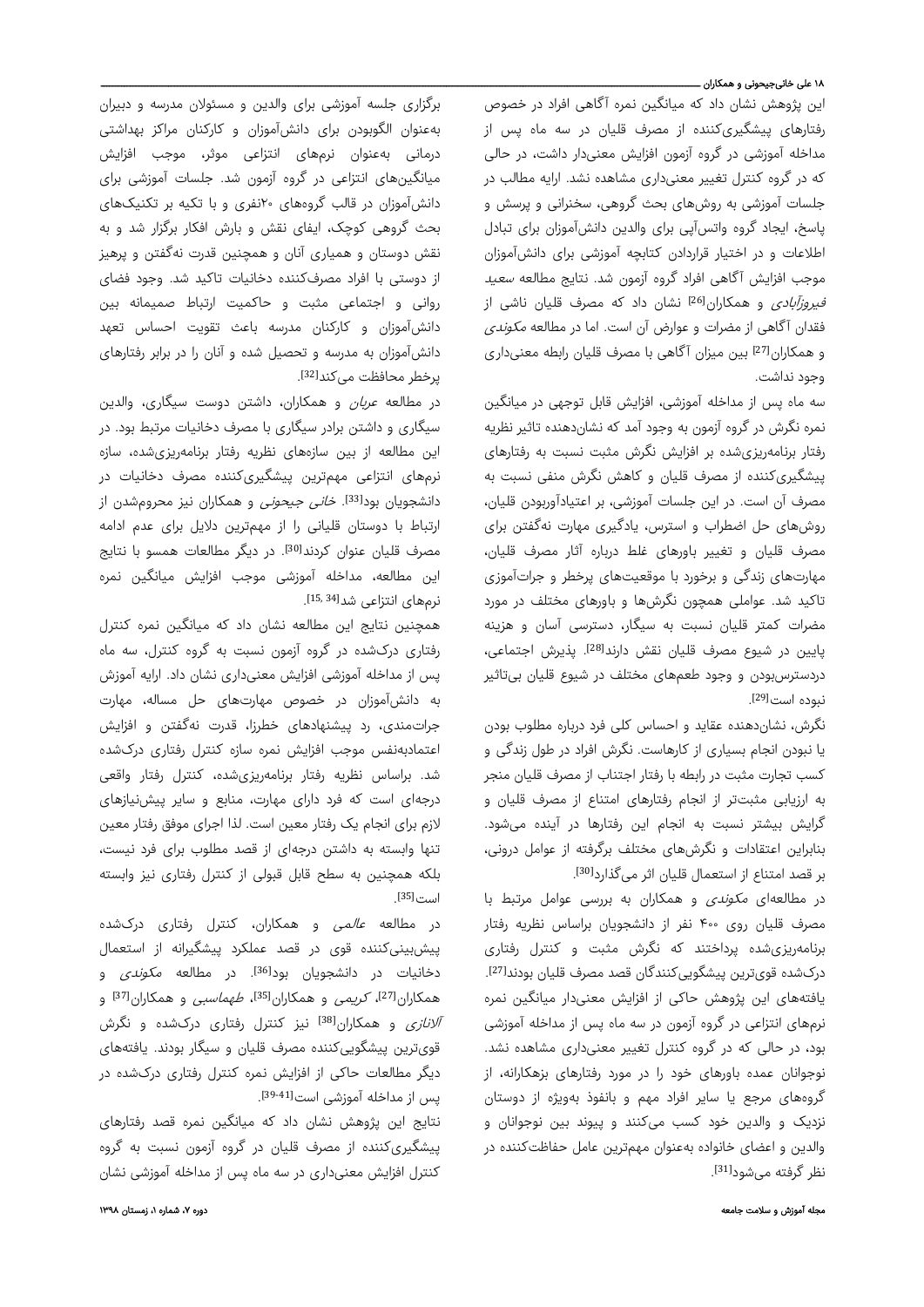داد. قصد رفتاری، نشاندهنده انگیزه شخص برای انجام رفتار است. به بیان دیگر شخص تمایل دارد تا در آیندهای نزدیک رفتار خاصی را از خود بروز دهد[42].

رابطه بین قصد رفتاری و استعمال دخانیات در برخی مطالعات همچون پژوهشهای *بشیریان* و همکاران<sup>[39]</sup>، *عالمی* و همکاران<sup>[36]</sup> و *عزتی راد* و همکاران<sup>[34]</sup> مورد بررسی و تایید قرار گرفته است. در صورتی که سه عامل نگرش، کنترل رفتاری درکشده و نرمهای انتزاعی در مداخلات آموزشی مناسب قرار گیرند، میتوانیم تبیین بالاتری را از قصد رفتاری مورد انتظار . [22] داشته باشیم

در مطالعهای که فتحی و همکاران با استفاده از نظریه رفتار برنامهریزیشده برای پیشگیری و کاهش مصرف دخانیات در بین دانشجویان انجام دادند، مداخله آموزشی موجب افزایش نگرش، هنجارهای انتراعی و قصد رفتاری افراد گروه آزمون شد، در حالی که کنترل رفتاری درکشده تغییری نکرد. یافتههای این مطالعه حاکی از اختلاف معنیدار در خصوص مصرف سیگار و قلیان در بین دانشجویان گروه آزمون و کنترل در پس از مداخله آموزشی . [22] بود

در پژوهش *مومن آبادی* و همکاران، مداخله آموزشی مبتنی بر الگوی بزنف موجب اختلاف معنیدار میانگین نمرات نگرش، هنجارهای انتزاعی و قصد رفتاری دانشجویان نسبت به مصرف قلیان در گروه آزمون و کنترل در پس از آموزش شد<sup>[15]</sup>. در مطالعات *رنوکا* و همکاران<sup>[43]</sup>، *محمدی زیدی* و همکاران<sup>[41]</sup> و هانگ و همکاران[44] مداخله آموزشی موجب ارتقای رفتارهای پیشگیریکننده از مصرف دخانیات و مواد مخدر شد.

آموزش مبتنی بر نظریه رفتار برنامهریزیشده براساس آموزش مهارتهای زندگی، عوارض و پیامدهای مصرف قلیان، مهارتهای حل مساله، جراتآموزی، مهارتهای برخورد با موقعیتهای پرخطر، قدرت نهگفتن و ارایه بازخوردهای مناسب به دانشآموزان گروه آزمون موجب ارتقای انجام رفتارهای پیشگیریکننده از مصرف قلیان در آنان شد.

از محدودیتهای این مطالعه، جمعآوری دادهها بهصورت خودگزارشدهی بود. با توجه به ماهیت موضوع مطالعه، ممکن است دانشآموزان واقعیتها را بیان نکرده باشند. البته پژوهشگران تلاش کردند با توجه به طرح پژوهش، با تاکید بر این نکته که اطلاعات محرمانه خواهد بود، اعتماد دانشآموزان را جلب نمایند. از دیگر محدودیتها، زمان برگزاری کلاسها و امتحانات دانشآموزان بود که سعی میشد با هماهنگی دفتر مدرسه کلاسها برگزار شوند.

پیشنهاد میشود محلهایی که محل تمرکز جوانان است بهعنوان مکانهای مناسب برای اجرای برنامههای پیشگیری از مصرف دخانیات مورد استفاده قرار گیرد. همچنین توصیه میشود مسئولان نهادهای کشور، با فرهنگسازی از طریق روشهای موثر، اقدام به آموزش و آگاهسازی دانشآموزان و خانوادههای ایشان،

پرورش مهارتهای جراتمندی و برنامهریزی برای کاهش مصرف نمایند.

# نتیجهگیری

مداخله آموزشی مبتنی بر نظریه رفتار برنامهریزیشده در پیشگیری از مصرف قلیان در دانشآموزان دبیرستانی موثر است.

<mark>تشکر و قدردانی:</mark> نویسندگان مراتب سپاس و قدردانی خود را از همکاری صمیمانه همه افرادی که در اجرای این پژوهش یاری نمودند اعلام مینمایند.

**تاییدیه اخلاقی:** این مطالعه در شورای پژوهشی دانشگاه علوم پزشکی فسا با کد اخلاق IR.FUMS.REC.1396.305 تصویب شد.

**تعارض منافع:** نویسندگان هیچ گونه تعارض منافعی را اعلام نکردند.

سهم نویسندگان: علی خانیجیحونی (نویسنده اول)، روششناس/پژوهشگر اصلی/تحلیلگر آماری (%٢٠)؛ محبوبه رضوی (نویسنده دوم)، نگارنده مقدمه/پژوهشگر کمکی (%٢٠)؛ سیدمنصور کشفی (نویسنده سوم)، نگارنده مقدمه/پژوهشگر کمکی (%٢٠)؛ مهدی انصاری (نویسنده چهارم)، پژوهشگر کمکی/نگارنده بحث %٢٠)؛ طاهره غلامی (نویسنده پنجم)، روششناس/پژوهشگر اصلی/نگارنده بحث  $(%Y)$ 

منابع مالی: این مقاله با حمایت مالی معاونت پژوهشی دانشگاه علوم پزشکی فسا از طرح مصوب <sup>۹۶۲۱۸</sup> انجام شده است.

#### منابع

1- Rao S, Aslam SK, Zaheer S, Shafique K. Anti-smoking initiatives and current smoking among 19,643 adolescents in South Asia: findings from the Global Youth Tobacco Survey. Harm Reduct J. 2014;11(1):8.

2- Maziak W. The global epidemic of waterpipe smoking. Addict Behav. 2011;36(1-2):1-5.

3- Waziry R, Jawad M, Ballout RA, Al Akel M, Akl EA. The effects of waterpipe tobacco smoking on health outcomes: an updated systematic review and metaanalysis. Int J Epidemiol. 2017;46(1):32-43.

4- Hassounah S, Rawaf D, Khoja T, Rawaf S, Hussein M, Qidwai W, et al. Tobacco control efforts in the Gulf Cooperation Council countries: achievements and challenges. East Mediterr Health J. 2014;20(8):508-13.

5- Meysamie A, Ghaletaki R, Haghazali M, Asgari F, Rashidi A, Khalilzadeh O, et al. Pattern of tobacco use among the Iranian adult population: results of the national Survey of Risk Factors of Non-Communicable Diseases (SuRFNCD-2007). Tob Control. 2010;19(2):125-8.

6- Roskin J, Aveyard P. Canadian and English students' beliefs about waterpipe smoking: a qualitative study. BMC Public Health. 2009;9(1):10.

7- Beaglehole R, Bonita R. Global public health: a scorecard. Lancet. 2008;372(9654):1988-96.

8- Noonan D, Kulbok PA. New tobacco trends: waterpipe (hookah) smoking and implications for healthcare providers J Am Acad Nurse Pract. 2009;21(5):258-60.

9- Ghasemi A, Siadmoradi L, Momenan AA, Zahedi Asl S. Association between tobacco smoke and serum nitric oxide metabolites concentration. Physiol Pharmacol. 2009;12(4):336-41. [Persian]

10- Heatherton TF, Kozlowski LT, Frecker RC, Fagerström KO. The Fagerström test for nicotine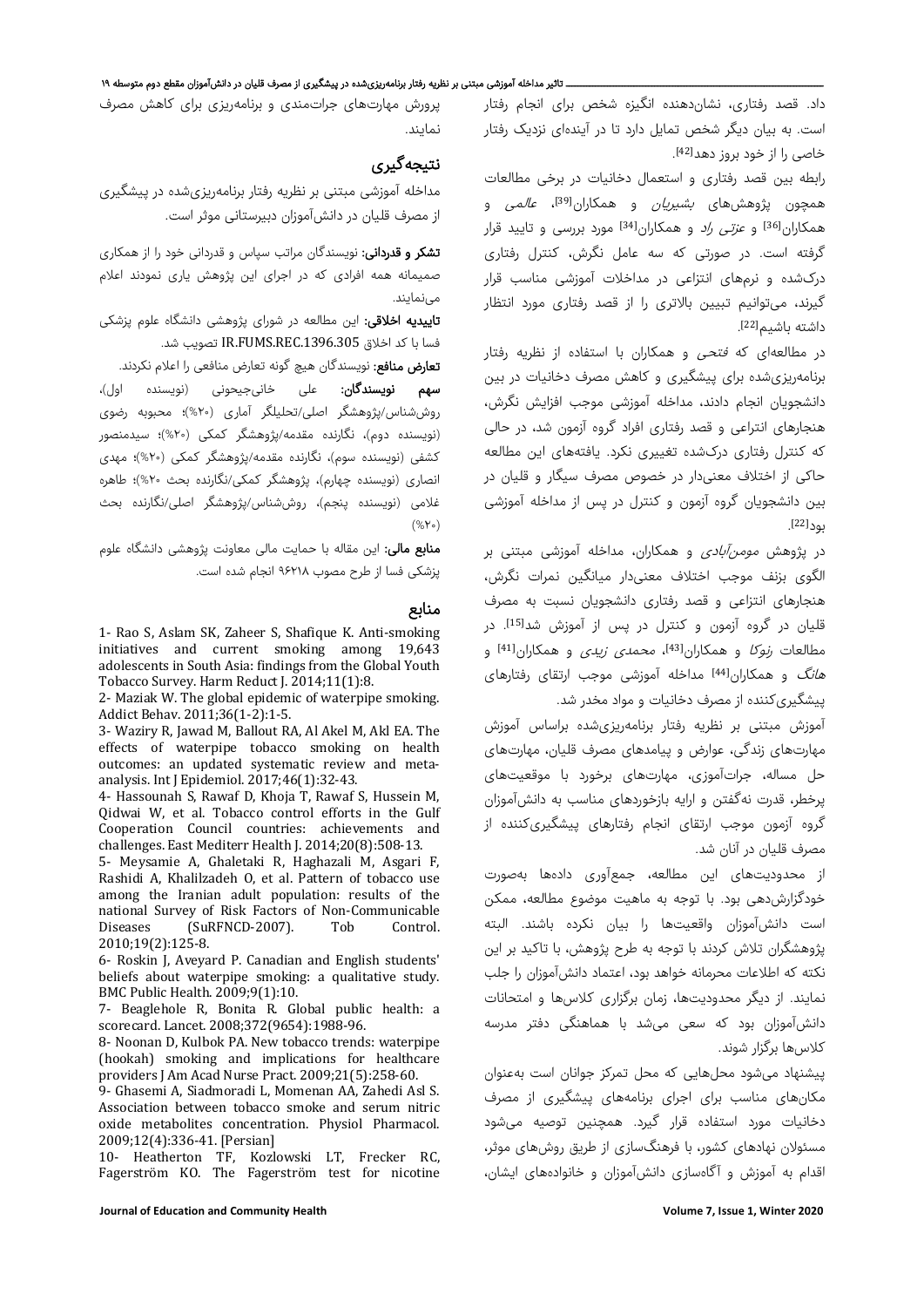planned behavior. Iran J Health Educ Health Promot. 2015;2(4):260-9. [Persian]

27- Makvandi Z, Sharifi M, Barati M. Assessment of factors associated with hookah consumption among college students of asad abad city base on the theory of planned behavior (TPB) in 2015-2016. Iran J Health Educ Health Promot. 2017;5(4):270-9. [Persian]

28- Al-Naggar RA, Saghir F. Water pipe (shisha) smoking and associated factors among Malaysian university students. Asian Pac J Cancer Prev. 2011;12(11):3041-7.

29- Martinasek MP, McDermott RJ, Martini L. Waterpipe (hookah) tobacco smoking among youth. Curr Probl Pediatr Adolesc Health Care. 2011;41(2):34-57.

30- Khani Jeihooni A, Khiyali Z, Kashfi SM, Kashfi SH, Zakeri M, Amirkhani M. Knowledge and attitudes of university students towards hookah smoking in Fasa, Iran. Iran J Psychiatry Behav Sci. 2018;12(1):e11676.

31- Chabrol H, Mabila JD, Chauchard E, Mantoulan R, Rousseau A. Contributions of parental and social influences to cannabis use in a non-clinical sample of adolescents. Encephale. 2008;34(1):8-16. [French]

32- Voisin DR, Salazar LF, Crosby R, Diclemente RJ, Yarber WL, Staples-Horne M. Teacher connectedness and health-related outcomes among detained adolescents. J Adolesc Health. 2005;37(4):337.

33- Araban M, Karimi M, Taher M, Bayati S, Bakhtiari A, Abrehdari H, et al. Predictors of tobacco use among medical students of ahvaz university: A study based on theory of planned behavior. J Educ Community Health. 2015;2(1):10-8. [Persian]

34- Ezati Rad R, Hassani L, Aghamolaei T, Ghanbarnejad A. Effect of educational intervention based on theory of planned behavior and reduced water pipe smoking among women above 15 (yrs.) in Bandar Abbas. Tech J Eng Appl Sci. 2015;5(3):181-7.

35- Karimi M, Niknami S, Heidarnia AR, Hajizadeh I. Measuring constructs of Theory of Planned Behavior (TPB) regarding cigarette use among adolescents. J Kermanshah Univ Med Sci. 2013;16(8):e77273.

36- Alami A, Rezaeian Kochi MH, Moshki M. Application of Theory of Planned Behavior in Predicting Intention and Action of Preventing Tobacco Use among Students of Gonabad University of Medical Sciences. Iran J Health Educ Health Promot. 2016;3(4):340-8. [Persian]

37- Tahmasebi R, Saeed Firoozabadi M, Noroozi A. Assessment of the extended theory of planned behavior for nicotine dependence prediction: An application of path analysis. Iran Red Crescent Med J. 2017;19(9):1-7.

38- Alanazi NH, Lee JW, Dos Santos H, Job JS, Bahjri K. The use of planned behavior theory in predicting cigarette smoking among Waterpipe smokers. Tob Induc Dis. 2017;15(1):29.

39- Bashirian S, Heidarnia A, Allahverdipour H, Hajizadeh E. The theory-based substance abuse prevention program for adolescents. Health Educ Health Promot. 2013;1(1):3-12.

40- Jafari M, Shahidi S, Abedin A. Comparing the effectiveness of Cognitive Behavioral Therapy and Stages of Change Model on improving abstinence self-efficacy in Iranian substance dependent adolescents. Iran J Psychiatry Behav Sci. 2012;6(2):7-15.

41- Mohammadi Zeydi I, Pakpour-Hajiagha A. Application of the theory of planned behavior for the prevention of substance abuse among male adolescents. Iran J Health Educ Health Promot. 2016;3(4):298-310. [Persian]

dependence: a revision of the Fagerstrom Tolerance Questionnaire. Br J Addict. 1991;86(9):1119-27.

11- Mathers CD, Loncar D. Projections of global mortality and burden of disease from 2002 to 2030. PLoS Med. 2006;3(11):e442.

12- Alzyoud S, Haddad L, El Shahawy O, Ghadban R, Kheirallah K, Alhawamdeh KA, et al. Patterns of waterpipe use among Arab immigrants in the USA: a pilot study. Br J Med Med Res. 20144(3):816-27.

13- Arnett JJ. The developmental context of substance use in emerging adulthood. J Drug Issues. 2005;35(2):235-54.

14- Joe S, Canetto SS, Romer D. Advancing prevention research on the role of culture in suicide prevention. Suicide Life Threat Behav. 2008;38(3):354-62.

15- Momenabadi V, Kaveh MH, Hashemi SY. Effect of educational intervention on intention of university students' disuse of hookah smoking: BASNEF model. J Subst Use. 2018;23(3):262-7.

16- Murray CJ, Lopez AD. Alternative projections of mortality and disability by cause 1990–2020: Global Burden of Disease Study. Lancet. 1997;349(9064):1498- 504.

17- Salameh P, Waked M, Aoun Z. Waterpipe smoking: construction and validation of the Lebanon Waterpipe Dependence Scale (LWDS-11). Nicotine Tob Res. 2008;10(1):149-58.

18- Khor PY, Harun NB, Ishak FB, Anuar NAIM, Karim NA, Azman A, et al. Contributory factors to the smoking of shisha among teenagers in the Perak City of Ipoh: A preliminary qualitative survey. Int J Public Health Res. 2012;2(1):80-4.

19- Vanderhoek AJ, Hammal F, Chappell A, Wild TC, Raupach T, Finegan BA. Future physicians and tobacco: an online survey of the habits, beliefs and knowledge base of medical students at a Canadian University. Tob Induc Dis. 2013;11(1):9.

20- Aljarrah K, Ababneh ZQ, Al-Delaimy WK. Perceptions of hookah smoking harmfulness: predictors and characteristics among current hookah users. Tob Induc Dis. 2009;5(1):16.

21- Sharma M. Theoretical foundations of health education and health promotion. Burligton: Jones & Bartlett Publishers; 2016.

22- Fathi Y, Moeini B, Bazvand A, Barati M, Roshanaei G. The Effectiveness of Educational Program Based on Theory of Planned Behavior on Preventing and Decreasing Tobacco Smoking Among Post-secondary Students. J Educ Community Health. 2016;3(2):54-61. [Persian]

23- Joveyni H, Dehdari T, Gohari M. Waterpipe smoking in the male college students: an education intervention using theory of planned behavior. J Res Health. 2013;3(4):497-503.

24- Jahanpour F, Vahedparast H, Ravanipour M, Azodi P. The trend of hookah use among adolescents and youth: a qualitative study. J Qual Res Health Sci. 2015;3(4):340-8. [Persian]

25- Mohammadizeidi E, Pakpour A. Effectiveness of an educational intervention based on theory of planned behavior to reduce intentions to smoke among secondary school students. J Res Health. 2013;3(4):504- 13.

26- Saeed Firoozabadi M, Tahmasebi R, Noroozi A. Predicting factors on continued intention of waterpipe smoking among women in Bushehr using the theory of